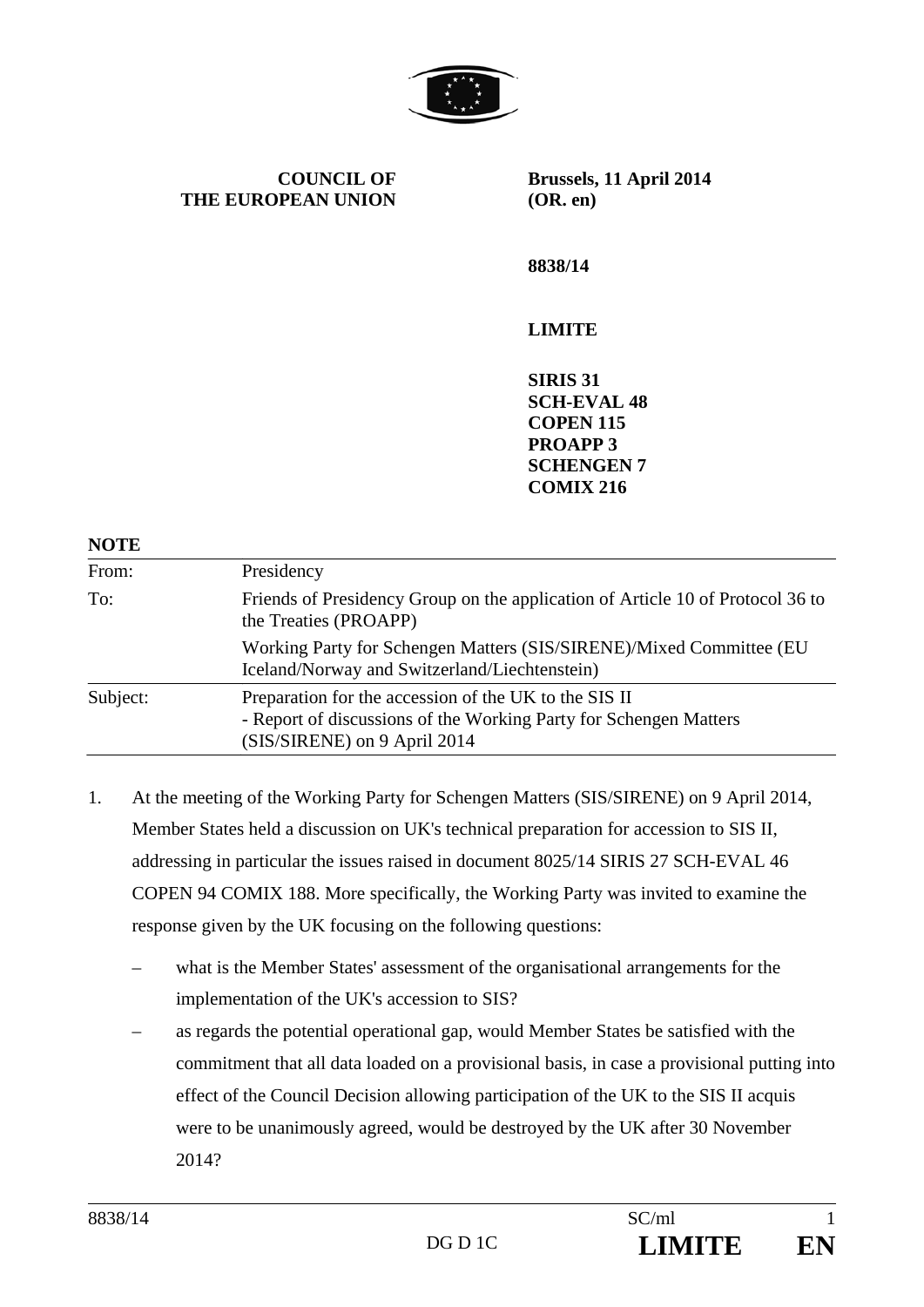- what is the assessment of the delegations concerning the arrangements for the validation procedure envisaged by the UK for exchange of SIRENE forms for alerts related to a European Arrest Warrant (Article 26 alerts)?
- and, more generally, do delegations have further questions to address to the UK about their current state of technical and legal preparation for the accession to the SIS II?
- 2. Delegations meeting within the Friends of the Presidency Group are invited to take note of the summary of the discussions held as specified below:
	- Several Member States (AT, BE, CZ, ES, FR) stated that for reasons of legal certainty, it is not possible for UK to accede to SIS before UK makes a formal re-opt in notification (which will have to include the network decision). FR indicated that it is also necessary for a formal decision to be taken by the Council approving the re-opt in list of measures before the test and data loading phases of the SIS II accession process can be initiated.
	- With regard to the implications of a potential gap due to the fact that, as of 1 December 2014, there will be no legal basis for transmission or treatment of SIS data by UK and of UK data by C.SIS and by other MS, COM underlined the necessity to create a specific technical solution to address the issue at central level (C.SIS II) as well as at national level. Several Member States (ES, FR, BE, AT) stated that there was no ideal technical solution to avoid inconveniences caused by such a gap and that it was important to wait for the consolidation of the legal situation of UK regarding the opt-out and opt-back in by the Friends of the Presidency Group, which is expected to give political guidance as to the timing of the adoption by the Council of a formal decision allowing the UK to load data (on provisional basis). UK stated that, given the planned schedule, no gap in legal or operational terms was envisaged.
	- MS and COM also stressed that it was necessary to guarantee the consistent application of the Schengen acquis. Member States' assessment is that there is still room for progress concerning the use of the European arrest warrant (EAW), especially as regards the proportionality checks and pre-validation procedure that the UK intends to apply, as they are in contradiction with the Framework Decision on the EAW. UK stated that national law requires a pre-validation procedure.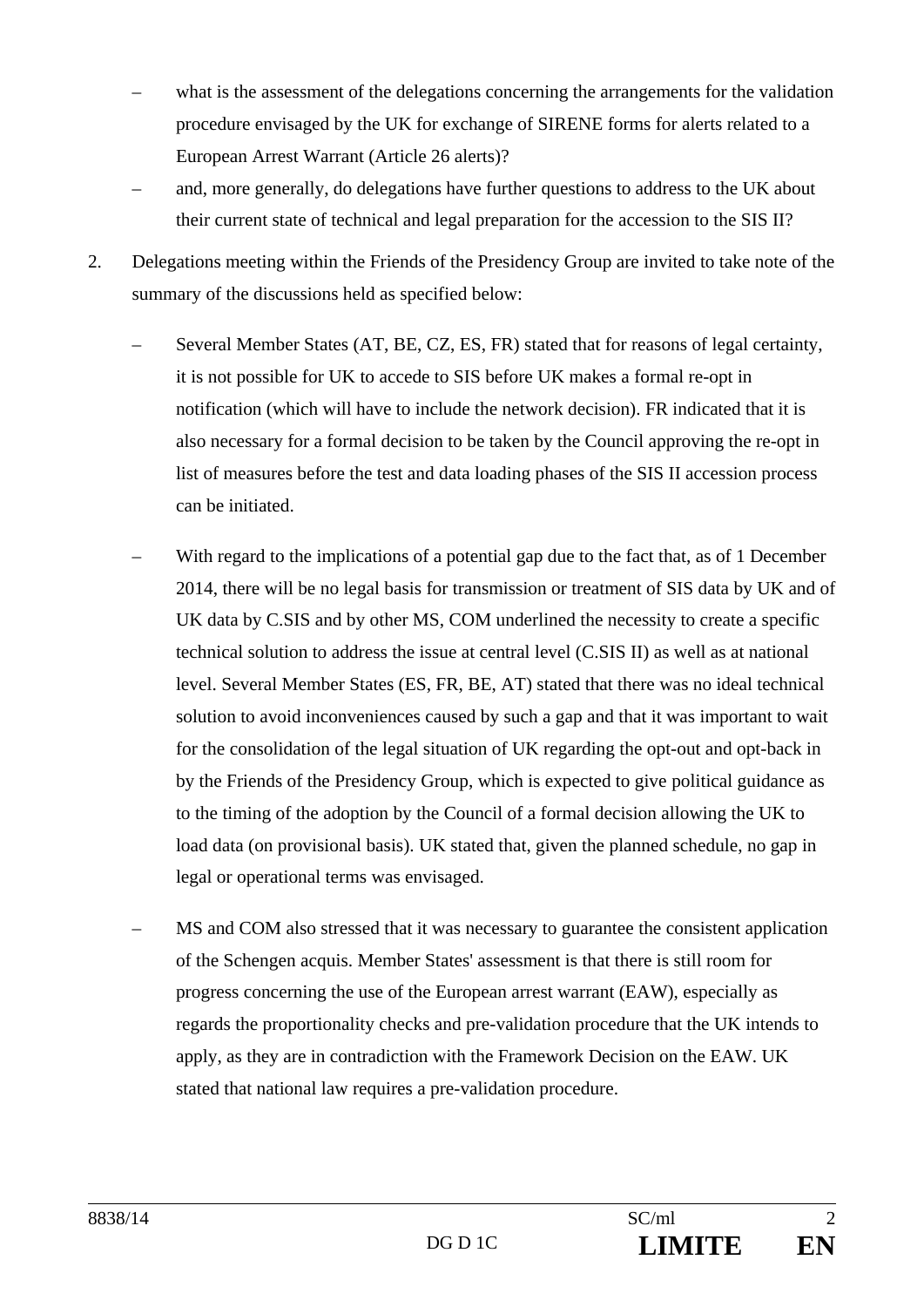- Other issues raised by MS were:
	- the overall issue of opt-in should be dealt with within the FoP (CZ, UK), which ought to authorise the loading of data by the UK (ES) and should establish the best solution to guarantee a smooth transition process (UK);
	- the possibility of postponing UK's accession to SIS II until 1 December (AT), in line with the scheduled calendar for re-opt in with regard to the remaining Schengen measures;
	- the necessity to establish a timeline for the resolution of outstanding key issues (CZ) in order to allow the continuation of the tests in compliance with the calendar established by eu-LISA**<sup>1</sup>** .
- 3. In conclusion, the Presidency has noted the following main points from the discussions in the Working Party for Schengen Matters (SIS/SIRENE) which are relevant for the future work of the FoP Group:
	- from a technical IT point of view, the UK can be connected to the SIS II subject to successful results of the testing campaign;
	- the data loaded in the SIS II can be deleted in the event of a gap (i.e. the lack of a legal basis for transmission and treatment of SIS data); nevertheless, this will imply putting into place a specific technical solution to address the issue at central level (C.SIS II) as well as at national level. Possible data protection implications arising from this exercise will also have to be assessed:

 **1** The testing campaign calendar is as follows: Connectivity tests 12.5-13.5.2014 (organised by SIS II Advisory Group and eu-LISA); Global SIRENE Forms Test on 26.05.14 (backup 27.5.2014) (organised by the SIS/SIRENE Functional Tests Team with eu-LISA); SIS/SIRENE functional tests 2.6-6.6.2014 (backup till 12.6.2014) (organised by the SIS/SIRENE Functional Tests Team with eu-LISA). It will be carried out on the understanding that the loading of real data can only take place once the Council adopts a provisional decision putting the SIS acquis into effect with regard to UK, i.e. a decision on loading of data.